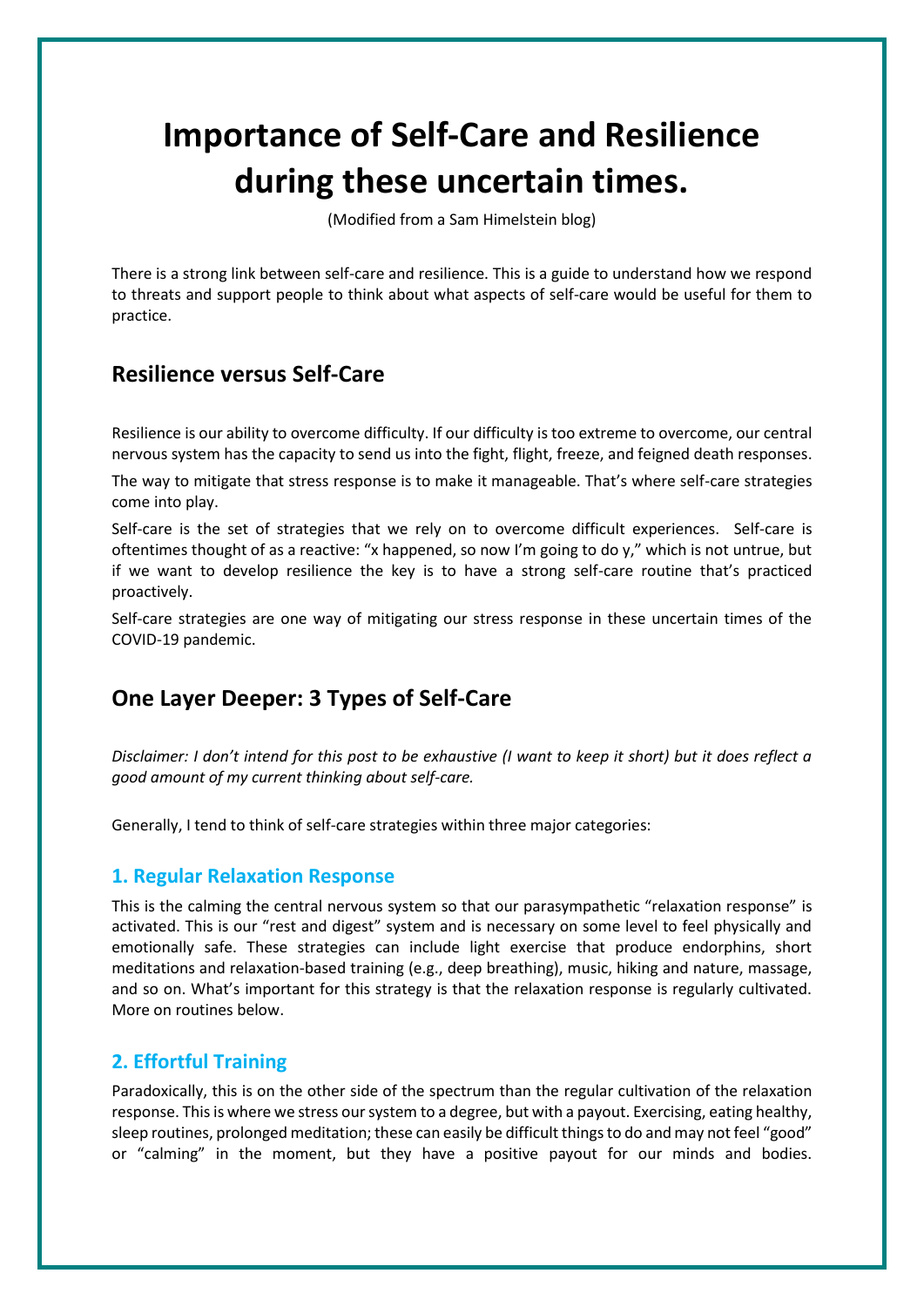Also within this category (at least interpersonally) is saying "no." Having boundaries can be an important self-care strategy.

#### **3. Creative Expression**

This strategy has to do with the flow of your creative juices. These methods inspire innovation, reflection, inspiration, and its namesake, creativity. Writing, art, dance, singing, editing, and so on can foster creativity.

Examples of strategies from each of the above self-care buckets really are in the eye of the beholder. It's important to choose strategies that work for you and facilitate those respective experiences. It's also important to be honest about which strategies actually lead to health long term rather than simply being a crutch in the moment.

I support a lot of individuals in recovery in my therapy practice that would be quick to tell you that drinking alcohol definitely activates their relaxation response. Hence, not everything that makes you feel relaxed is the best thing for your health long term.

With the above in mind, here are three simple steps to help you build resilience through self-care strategies, especially in uncertain times. Remember, this isn't exhaustive. This post is meant to help you plant a seed that you can continue to nourish over time.

# **A Self-Care exercise to try at home**

# **1. Identify at least 1 strategy from each self-care category from above and put them in your schedule**

What helps your nervous system relax?

Try to identify at least 1-2 (preferably more) activities that can facilitate calmness.

Do the same for the other two categories and then (and this is most important) create a draft schedule where you do at least one thing, however short, per day.

The schedule should be achievable and realistic.

*Creating the routine is as important as the strategies themselves. The routine creates predictability and over time, self-care strategies that are predictably practiced will result in resilience. More on routines below.*

| <b>REGULAR RELAXATION</b><br><b>RESPONSE</b>            | <b>EFFORTFUL THINKING</b>                                                                                                                  | <b>CREATIVE EXPRESSION</b>                   |
|---------------------------------------------------------|--------------------------------------------------------------------------------------------------------------------------------------------|----------------------------------------------|
| Deep, diaphragm-based breathing                         | Mindfulness; both through formal<br>mindfulness<br>meditation<br>and<br>informal, daily mindfulness, for<br>the development of equanimity. | Writing                                      |
| Light hiking in nature*                                 | Compassion; both for myself and<br>others                                                                                                  | Creating content in an area of<br>interest   |
| One on one connection with close<br>friends and family* | Exercise; walks*                                                                                                                           | Brainstorming<br>study or<br>career<br>ideas |
| Light stretching                                        | Consistent sleep routine                                                                                                                   | Pretend play with my kids                    |
|                                                         |                                                                                                                                            | Play music                                   |

#### **Here are a few of mine for the sake of example:**